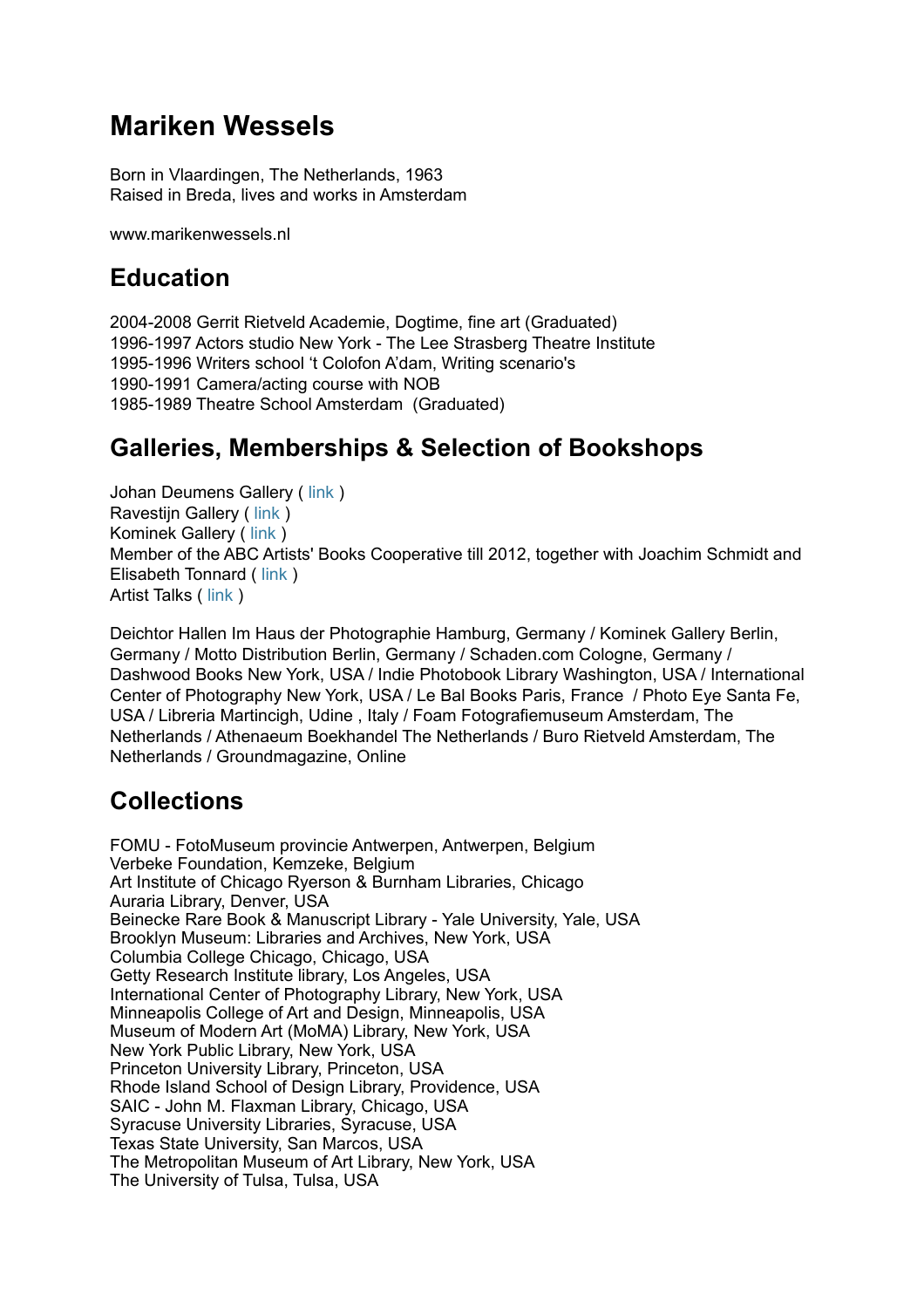UC Berkeley Library, Berkeley, USA University of California, Los Angeles, USA Indie Photobook Library, USA YBP Library Services, Contoocook, USA Art collection UMC, University Medical Center, Utrecht, The Netherlands Erasmus Antiquariaat en Boekhandel, Amsterdam, The Netherlands Gerrit Rietveld Academie Library, Amsterdam, The Netherlands GEM, The Hague, Netherlands Fotomuseum Den Haag, The Hague, Netherlands Koninklijke Bibliotheek, National Library of The Netherlands, The Hague, The Netherlands RKD Netherlands Institute for Art History, The Hague, The Netherlands Special Collections Libraries, Leiden University, The Netherlands Stedelijk Museum Amsterdam, Amsterdam, The Netherlands Stedelijk Museum Amsterdam Library, Amsterdam, The Netherlands Bibliothèque Kandinsky Centre Pompidou, Paris, France Florence Loewy, Paris, France Bayerische Staatsbibliothek, Munich, Germany Kunstbibliothek - Staatliche Museen zu Berlin, Berlin, Germany Kunst-Und Museumsbibliothek / Rheinisches Bildarchiv, Köln, Germany Sächsische Landesbibliothek – Staats- und Universitätsbibliothek Dresden, Dresden, Germany Zentralinstitut für Kunstgeschichte, München, Germany Ampersand Foundation, Johannesburg, South Africa Camberwell College of Arts London, UK Chelsea College of Art & Design Library, London, UK Martin Parr Collection, UK The University of Edinburgh Library, Edinburgh, UK University Of The Arts London, London, UK The San Telmo Museum, San Sebastian, Spain / as part of the Gabriela Cendoya Bergareche collection who is also the curator Leitung Bibliotheek Albentina, Vienna, Austria Universität für angewandte Kunst Wien, Vienna, Austria University of Ottawa, Ottawa, Canada Private collections

# **Grants & Awards**

2016 Portrait-Photography Of The Year LeadAwards bronze award for a series of 8 photos from Taking Off. Henry My Neighbor in Vice/N°11/2015

2016 The Author Book Award in Arles for artist book Taking Off. Henry my Neighbor 2016 Honorary Appreciation For Taking Off. Henry My Neighbor At Schönste Bücher Aus Aller Welt

2016 The Best Dutch and Flemish Book Designs award for artist book Taking Off. Henry my **Neighbor** 

2014 Stipendium Program for Established Artists, Mondriaan Fund, Amsterdam, Netherlands 2011 Second starter stipend from The Netherlands Foundation for Visual Arts, Design and Architecture (Fonds BKVB)

2009 'Fotofestival di Roma' Book Award: Silver Medal Award for the book 'Elisabeth - I want to eat-'

2009 Starter stipend from The Netherlands Foundation for Visual Arts, Design and Architecture (Fonds BKVB)

2009 Flexible working budget from The Netherlands Foundation for Visual Arts, Design and Architecture (Fonds BKVB)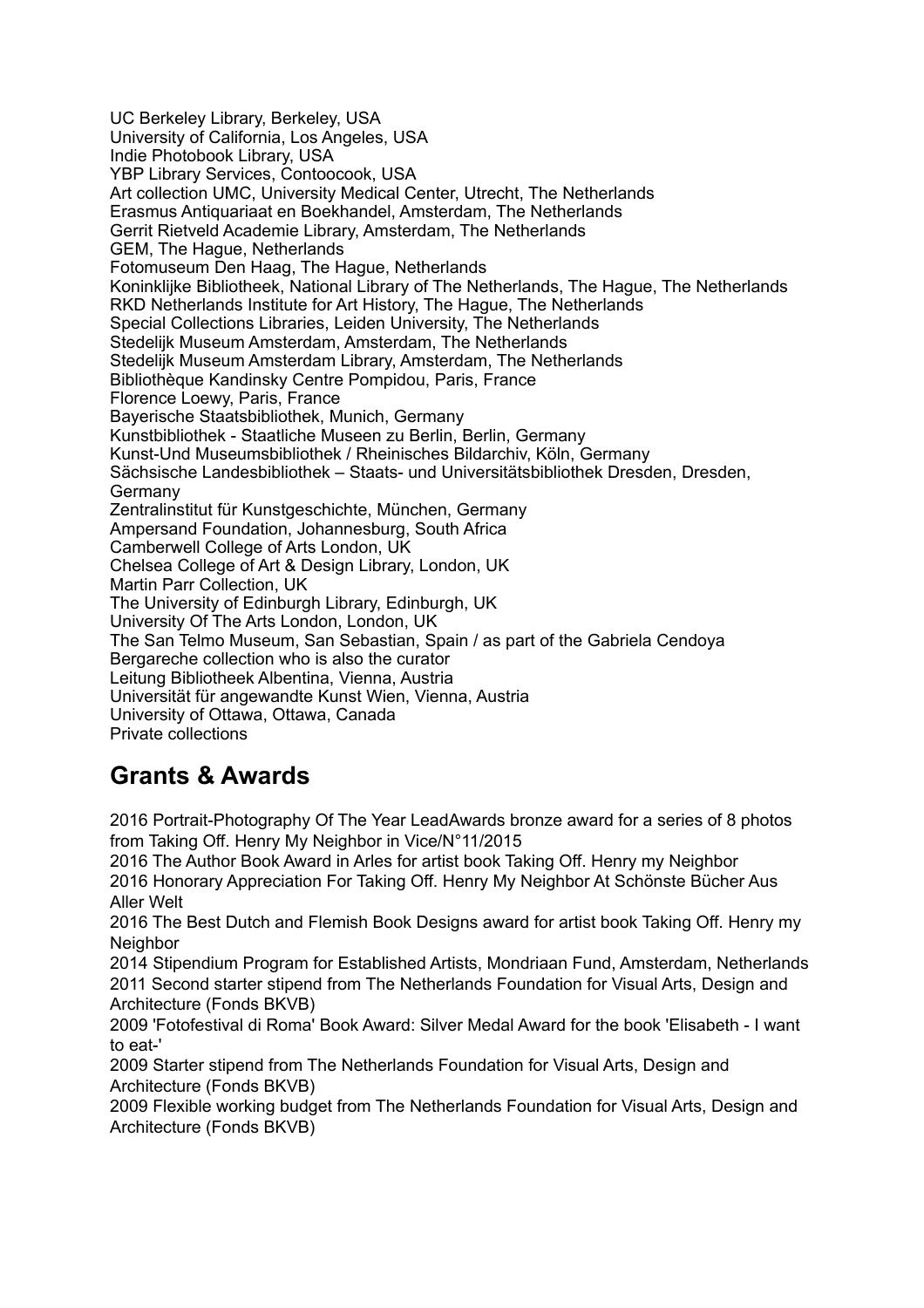## **Teachings & Residencies**

2021 Residency at Le Maupas A.R. / Le Maupas, France 2018 Residency at EKWC / Oisterwijk, The Netherlands 2016 Masterclass Vincent Delbrouck at Foam Museum with guest artists Paul Bogaers & Mariken Wessels / Amsterdam, The Netherlands 2013 Fine Arts guest teacher at ArtEZ Institute of the Arts / Arnhem, The Netherlands 2011 Fine Arts Teacher in Dogtime Department at Gerrit Rietveld Academie/Amsterdam, The **Netherlands** 2010 Guest teaching at the Nola Hatterman Art Academy Suriname in collaboration with Gerrit Rietveld Academie 2009 Guest teaching in collaboration with Gerrit Rietveld Academie of Art at 'Ateliers '89' Oranjestad, Aruba

## **Exhibitions**

## **2021-2022 / upcoming**

Solo exhibition / The Ravestijn Gallery / Amsterdam, The Netherlands Exhibition with The Ravestijn Gallery / Art Rotterdam 2023 / Rotterdam, The Netherlands Group exhibition / The Ravestijn Gallery / Amsterdam, The Netherlands 3x4=NOW exhibition curated by Jon Cazenave / San Telmo Museum / San Sebastian, Spain Ballarat International Foto Biennale / Ballarat, Australia

Re-Connect FOMU Aanwinsten Collectie 2010-2020 Expo, curated by Tamara Berghmans / FOMU - Fotomuseum Antwerp / Antwerp, Belgium

## **2020**

Human After All: Ceramic Reflections in Contemporary Art exhibition curated by Tanya Rumpff / Keramiekmuseum Princessehof / Leeuwarden, The Netherlands Group exhibition The Salon Show / The Ravestijn Gallery / Amsterdam, The Netherlands Solo exhibition Nude - Arising From The Ground / The Ravestijn Gallery / Amsterdam, The **Netherlands** 

## **2019**

Pick Me! by We Like Art / Collectie DE.GROEN / Arnhem, The Netherlands The Photograph That Took the Place of a Mountain exhibition, curated by Taco Hidde Bakker / Vriend van Bavink / Amsterdam, The Netherlands NO TODO - NIET ALLES, an exhibition in an archival box, curated by Inez piso / Johan Deumens Gallery / Amsterdam, The Netherlands Spread / Kunstverein Hildesheim / Hildesheim, Germany Solo exhibition with The Ravestijn Gallery / Art Rotterdam 2019 / Rotterdam, The **Netherlands** 

## **2018**

Artist books selection / Pictura Groningen / Groningen, The Netherlands WKB18 artist books exhibition / Groninger Museum and others / Groningen, The Netherlands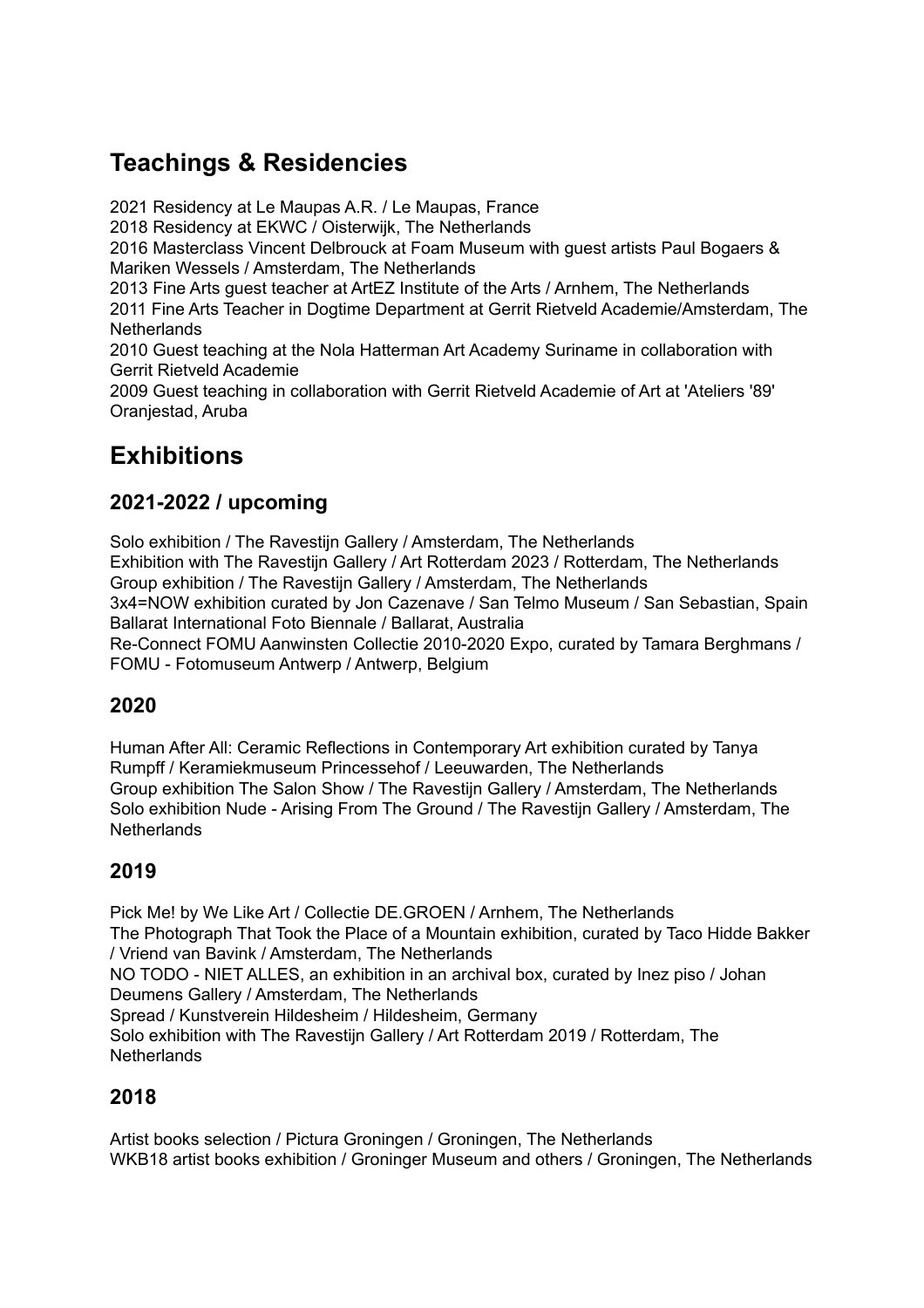## **2017**

Secret Postcard Sale by We Like Art / Westergasfabriek / Amsterdam, The Netherlands Je est un autre: the vernacular in photobooks / The ICP Library / USA

PERFECT / IMPERFECT curated by David Evans / Galerie Andreas Schmidt / Berlin, Germany

Photo Oxford 2017 curated by Tim Clark & Greg Hobson / Oxford, UK Fotoboekenprijs / FotoFestival Naarden 2017 / Naarden, The Netherlands

Babe 2017: Bristol Artists Book Event / Arnolfini / Bristol, UK

Solo exhibition I'M OK - YOU'RE OK / Fotomuseum Den Haag / The Hague, The **Netherlands** 

Johan Deumens Gallery / Art Rotterdam 2017 / Rotterdam, The Netherlands

## **2016**

De Best Verzorgde Boeken van Nederland en Vlaanderen 2015 awards / Stedelijk Museum Amsterdam / Amsterdam, The Netherlands

The Best Book Designs from the Netherlands and Flanders 2015 / Design Week / Beijing, China

The Best Book Designs from the Netherlands and Flanders 2015 / Russian National Book Festival 'Zhar-Kniga' / Moscow, Russia

The Best Book Designs from the Netherlands and Flanders 2015 / Shanghai Book Fair / Shanghai, China

Visual Leader, LeadAwards exhibition / Haus der Fotografie Deichtorhallen / Hamburg, **Germany** 

Johan Deumens Gallery / Amsterdam Art Fair / Amsterdam, The Netherlands Gerard Petrus Fieret exhibition curated by Émilie Lauriola / Le Bal / Paris, France FLOWERBANK exhibition curated by Gijs Stork / X Bank / Amsterdam, The Netherlands Solo exhibition curated by Joachim Naudts / FOMU - FotoMuseum provincie Antwerpen / Antwerpen, Belgium

De Obscure Kamer exhibition curated by Petra Noordkamp / Arti et Amicitiae / Amsterdam, The Netherlands

QUICKSCAN NL#2 curated by Frits Gierstberg / Nederlands Fotomuseum / Rotterdam, **Netherlands** 

Feminine Masculine exhibition for Photo50 curated by Federica Chiocchetti / London Art Fair / London, UK

SIZE MATTERS exhibition with We Like Art / TETEM / Enschede, Netherlands

## **2015**

Offprint Paris Art Publishing Fair with APE / Beaux-arts de Paris / Paris, France Editions/Artists' Books Fair (E/AB) with Johan Deumens Gallery / The Tunnel / New York, USA

FOTOGRAFIA Festival Internazionale di Roma with Little Big Press / Museo d'Arte Contemporanea / Rome, Italy

10X10 Photobooks Salon organized by Matthew Carson, Russet Lederman, Olga Yatskevich and the International Center of Photography Library, moderated by Taco Hidde Bakker / New York, USA

Printed Matter's THE NY ART BOOK FAIR with APE / MoMA PS1 / New York, USA Unseen Photo Fair with Johan Deumens Gallery / Westergasfabriek / Amsterdam, The **Netherlands**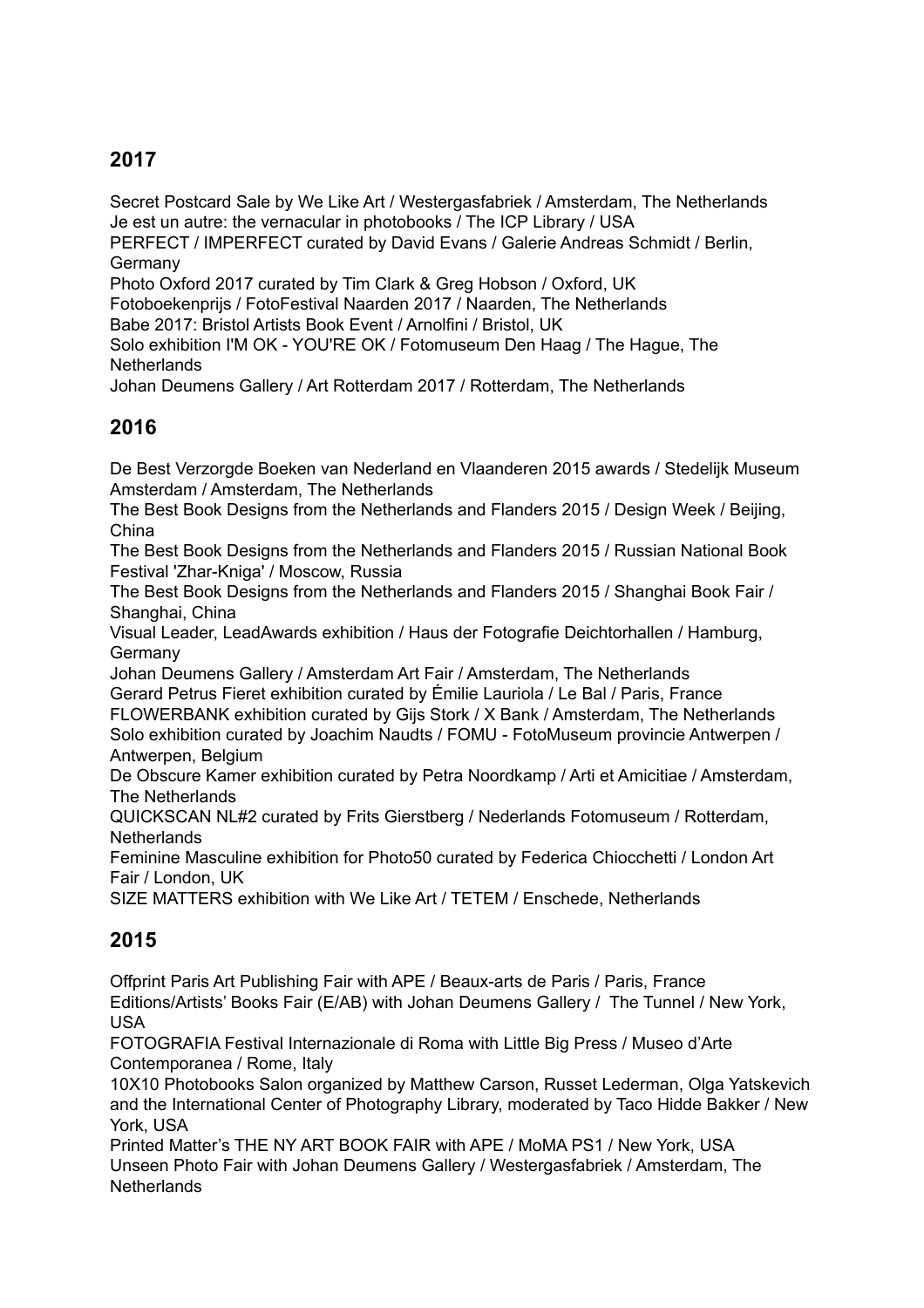WIELS Art Book Fair with Johan Deumens Gallery / WIELS, Centre d'Art Contemporain / Bruxelles, Belgium

De Fotokopie exhibition with De Schans Gallery and Foam Fotografiemuseum / Rencontres de la Photographie / Arles, France

THE EDITION SHOW / Riot-Ghent / Ghent, Belgium

Veldwerk jubilee exhibition curated by Hanne Hagenaars & Heske ten Cate / Kunstvereniging Diepenheim / Diepenheim, The Netherlands

Book presentation Taking Off with Johan Deumens Gallery / Amsterdam Art Fair / Amsterdam, The Netherlands

Book launch Taking Off at Offprint London / Tate Modern / London, Uk

Sequence 1 exhibition with Academie Minerva, Henk Woudsma and Groninger

Museum / Academie Minerva / Groningen, The Netherlands

Printed Matter's LA ART BOOK FAIR with Johan Deumens Gallery / The Geffen Contemporary at MOCA / Los Angeles, USA

Offprint Paris Art Publishing Fair with Johan Deumens Gallery / Beaux-arts de Paris / Paris, France

On The Move book fair with Johan Deumens Gallery / Stedelijk Museum Amsterdam / Amsterdam, The Netherlands

#### **2014**

START BUYING ART exhibition / We Like Art / Westerpark / Amsterdam, The Netherlands UNSEEN Book Market with Johan Deumens Gallery / Westergasfabriek / Amsterdam, The **Netherlands** 

I am not doing anything until I feel the need exhibition initiated by Joanneke Meester / Openbare Bibliotheek Amsterdam / Amsterdam, The Netherlands

I am not doing anything until I feel the need exhibition initiated by Joanneke Meester / De Nederlandse Bank / Amsterdam, The Netherlands

Dutch Photobooks at TIFF Festival 2014 curated by Erik Kessels / Studio BWA / Wroclaw, Poland

DOGtime, Live / TNT building / Amsterdam, The Netherlands

Artists' Publications / Johan Deumens Gallery / Amsterdam, The Netherlands

Solo exhibition in collaboration with Rietveld Academy, organized by Castrum Peregrini / 8 cubic meters / Amsterdam, The Netherlands

BE CALM curated by Hanne Hagenaars / CBK Amsterdam / Amsterdam, The Netherlands Binding Image Second Edition curated by Aram Tanis and Lena Davidovich / M4 Gastatelier / Amsterdam, The Netherlands

Art Rotterdam 2014 / We Like Art / Van Nellefabriek / Rotterdam, The Netherlands

## **2013**

Documentaria organized by 3/3 / Little Big Press / Bari, Italy

Offprint Paris Art Publishing Fair with Johan Deumens Gallery / Beaux-arts de Paris / Paris, France

Lishui International Photography Festival / Little Big Press / Lishui, China

Offprint Amsterdam photography fair UNSEEN with Johan Deumens Gallery / Westerpark / Amsterdam, The Netherlands

TOKYO Art Book Fair / Public Rietveld Shop / GAIEN CAMPUS / Tokyo, Japan

START BUYING ART exhibition / We Like Art / Westerpark / Amsterdam, The Netherlands IFEST Italian Photo Festival / Savignano, Italy

We Like Art Pop-Up show / De Bijenkorf / Amsterdam, The Netherlands

flowerCASTLE curated by Gijs Stork / Castle Keukenhof / Lisse, The Netherlands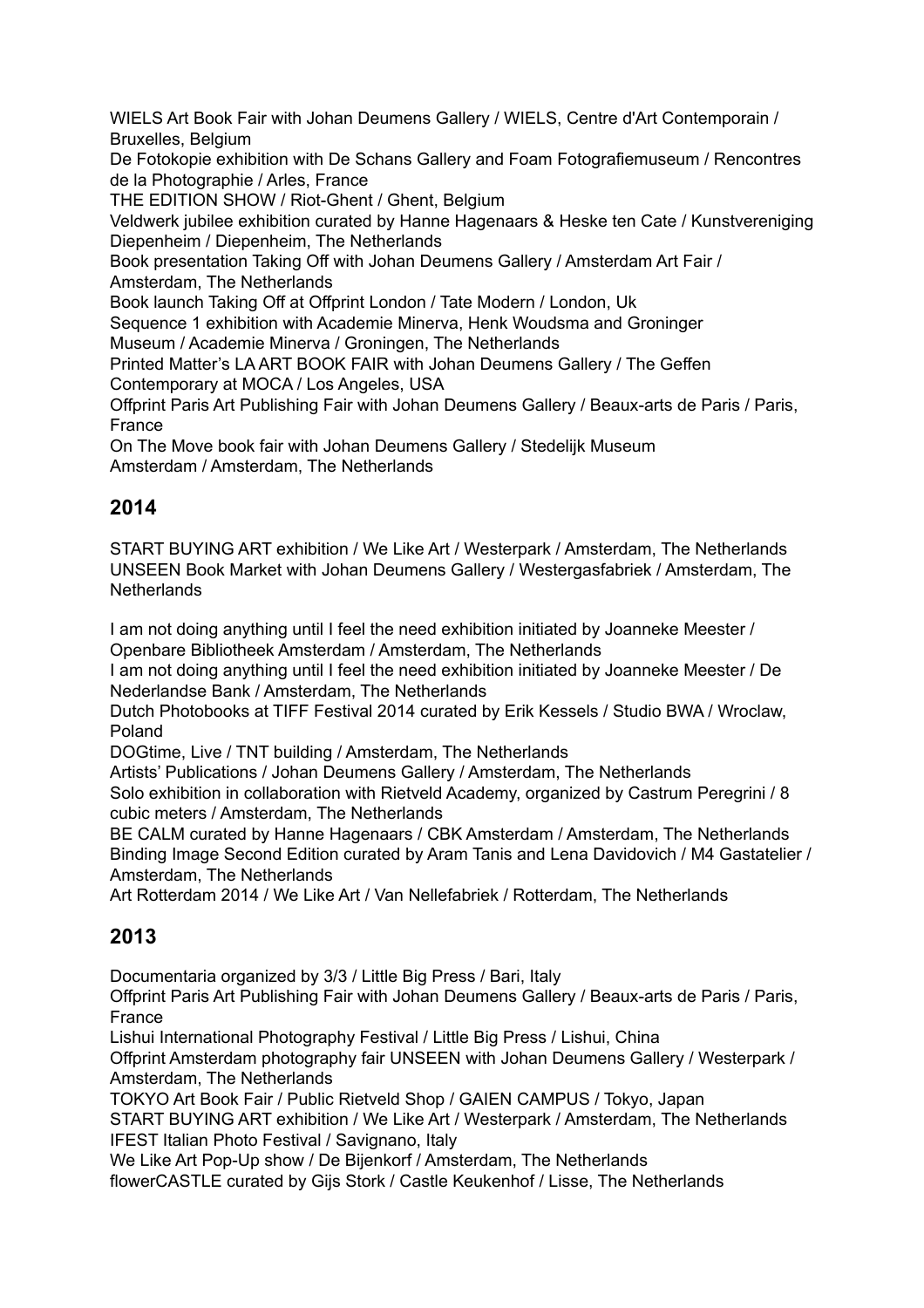Ed Ruscha book with ABC Artists' books cooperative / Gagosian Gallery / New York, USA The Little Big Press Exhibition / Treterzi / Rome, Italy

Codex International Book Fair with Johan Deumens Gallery / Craneway Pavilion / Carlifornia, USA

Prospects & Concepts organized by the Mondriaan Fund and curated by Wim Waelput / Lantaren/Venster / Rotterdam, The Netherlands

New Members / Arti et Amicitiae / Amsterdam, The Netherlands

## **2012**

Athenaeum & Van Zoetendaal exhibition curated by Petra Noordkamp / Amsterdam, The **Netherlands** 

We Like Art Walls / VOUS ETES ICI / Amsterdam, The Netherlands 01. Binding Image Pop-Up Gallery / muzyQ / Amsterdam, The Netherlands GuatePhoto / Indie Photobook Library / Guatemala City, Guatemala Evolution of PhotoBookmaking with Mercantile Library / FOTOFOCUS / Cincinnati, USA ABC&ED project / Offprint Paris / Paris, France ABC&ED project / The New York Art Book Fair / New York, USA ABC&ED project / The London Art Book Fair / Mews Project Space / London, UK Offprint Amsterdam 2012 at Unseen Photo Fair with Johan Deumens Gallery / Westergasfabriek / Amsterdam, The Netherlands Salon II / Arti et Amicitiae / Amsterdam, The Netherlands We Like Art show / ING Headquarters / Amsterdam, The Netherlands Presentation in display window / Athenaeum Boekhandel / Amsterdam, The Netherlands We Like Art show / Open Garden Days / Amsterdam, The Netherlands C/O Berlin Bookdays . 2012 with ABC Artists' Book Cooperative / Berlin, Germany Talk at The Future of Artist Books / PrintRoom / Rotterdam, The Netherlands SLIDELUCK POTSHOW AMS2 curated by Paul Kooiker / Pakhuis De Zwijger / Amsterdam, The Netherlands

## **2011**

Indie Photobook Library Exhibition curated by Loret de Mola / Society for Photographic Education / New York, USA

Indie Photobook Library Exhibition curated by Larissa Leclair / Lishui Photography Festival / China

Group show Dutch and Belgian Photo Books / Kominek Gallery / Berlin, Germany Amsterdam Art and Design Book Fair / Pakhuis de Zwijger / Amsterdam, The Netherlands Indie Photobook Library Exhibition curated by Muriel Hasbun and Susan Sterne / Corcoran Gallery of Art / Washington DC, USA

Group show Do you wanna date? / BERM / Amsterdam, The Netherlands

Indie Photobook Library Exhibition / Photographic Resource Center / Boston, USA Little Big Press Second Edition / Fotoleggendo-ISA / Rome, Italy

Third Sheffield International Artist's Book Prize / Bank Street Arts / Sheffield, United Kingdom Offprint Paris with ABC Artists' Book Cooperative / Paris, France

Hamburger Fototage with ABC Artists' Books Cooperative / Haus der Photographie / Hamburg, Germany

Selection Fonds BKVB / 1st Beijing International Design Fair / Beijing, China Solo exhibition / Kominek Gallery / Berlin, Germany

Wat zijn mij wolken nog en wegen, curated by Hanne Hagenaars en Gijs Assmann / Kunstvereniging Diepenheim / Diepenheim, The Netherlands

International Photobook Festival Kassel with ABC Artists' Books Cooperative / Documenta-Halle / Kassel, Germany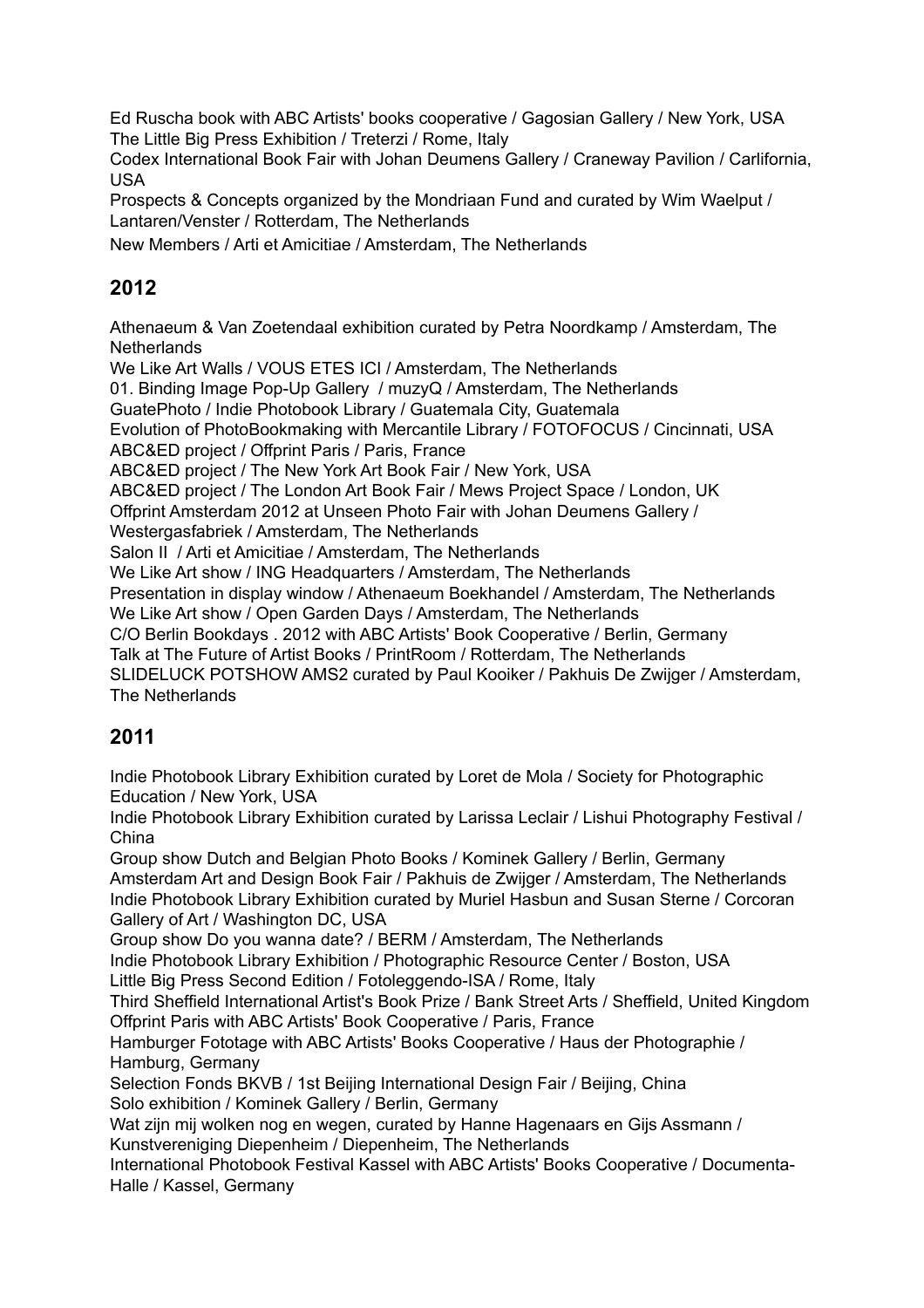The shortcut / Arti et Amicitiae / Amsterdam, The Netherlands Groundmagazine / PrintRoom / Rotterdam, The Netherlands Amsterdam Art/Book Fair 2011 with ABC Artists' Books Cooperative / De brakke Grond / Amsterdam, The Netherlands

## **2010**

We like 6%! / Nieuw Dakota / Amsterdam, The Netherlands EAB Editions and Artists' Book Fair / Former X Initiative / New York City, USA NY Art Book Fair / MoMA PS1 / New York City, USA London Art Book Fair / Whitechapel Gallery / London, United Kingdom Offprint Paris / Kiron Espace / Paris, France Fotoboekenmarathon / Huis Marseille / Amsterdam, The Netherlands Fotoleggendo festival / Little Big Press / Rome, Italy To the Limit / Johan Deumens Gallery at Spinnerei / Leipzig, Germany Exhibition / Johan Deumens Gallery / Haarlem, The Netherlands Book presentation / Foam Fotografiemuseum / Amsterdam, The Netherlands Guest teaching / Nola Hatterman Art Academy / Paramaribo, Suriname Solo exhibition / De Zwarte Ruyter / Rotterdam, The Netherlands Book presentation Johan Deumens gallery / Art Amsterdam / Amsterdam, The Netherlands Sugary Photographs by Time to meet / FotoMuseum / Antwerpen, Belgium

### **2009**

Book marathon / Huis van Marseille / Amsterdam, The Netherlands Book presentations / Johan Deumens Gallery / Haarlem, The Netherlands Guest teaching / 'Ateliers '89' / Oranjestad, Aruba Constructures / Souterrain Amsterdam / Amsterdam, The Netherlands

#### **2008**

Vision in motion - motion in vision / Verbeke Foundation / Kemzeke, Belgium Graduation Rietveld Academie / Rietveld Academie / Dogtime / Amsterdam, The Netherlands Kunstvlaai in co-orporation with 'Het Kattenbakcollectief' / Amsterdam, The Netherlands Graduation Selection Rietveld Academie / De Oude Kerk / Amsterdam, The Netherlands

## **2007**

Nominated by 'Nederland Leest' for the design of the book cover of 'Kees de jongen' by Theo Thiissen Short film 'Sleep, little child' / National Museum of Women in the Arts / Washington D.C, USA Wallensalon / Het Kattenbak Collectief / Amsterdam, The Netherlands One minute film 'lucht' / Sandberg Instituut broadcast on Dutch television Zwever / Chiellerie / Amsterdam, The Netherlands Cinema de Bricolage / Horse Move Projects Space & Art et Amicitiae / Amsterdam, The **Netherlands** Photo exhibition / Chiellerie / Amsterdam, The Netherlands

#### **2006**

four.ten.five.eleven.new.art.education / Kunsthuis SYB / Beetsterzwaag, The Netherlands Grid06 - Nominated for Holland Casino Award with photo Dogtime / Deiska / Amsterdam, The Netherlands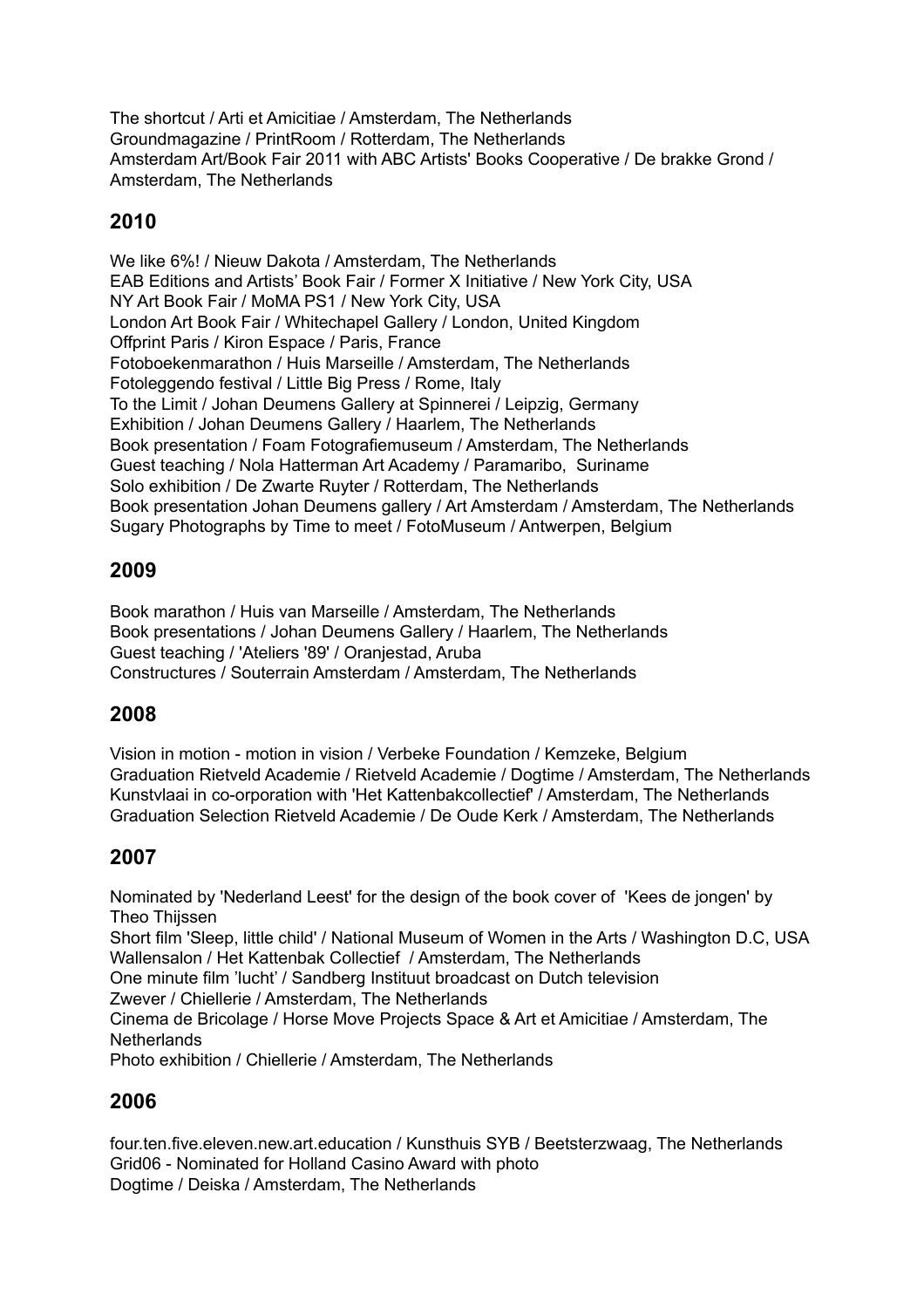#### **2005**

Art fair / Stichting Cokevanjou with Kattenbak collectief / Amsterdam, The Netherlands

# **Acting**

Het Nationale Toneel, 'De Perzen' of Aischylos directed by: Hans Croiset Het Nationale Toneel

'Moortje' of Bredero Het Nationale Toneel

'Bouwmeester Solness' of H. Ibsen directed by: Colin McColl Het Nationale Toneel

Ibsen Festival / Norway / Oslo 'Slotkoor' of Botho Strauss Het Nationale Toneel

'Een ideale echtgenoot' of Oscar Wilde Het Nationale Toneel

'Jane Eyre' of Charlotte Brönte directed by: Brigitte Odett Grote zaal productie of Michel Boersma Theaterproducties

'De Kersentuin' of A. Tsjechow assisted direction by: Paul Binnerts Theaterschool-regieafdeling Amsterdam, The Netherlands

'Bezoekers' of Botho Strauss directed by: Hans Croiset Het Nationale Toneel

'Overlijdensbericht' of Heiner Müller directed by: Leon van der Sanden Frascatie produktion

'Schrijf' of theatergroep Hollandia directed by: Johan Simons, Paul Koek

'Wienerwald' of Ö. van Horvath directed by: Marcelle Meulemans Theatergroep Persona

Theatergroep Persona, Toneelgroep Hollandia, Vrije producties.